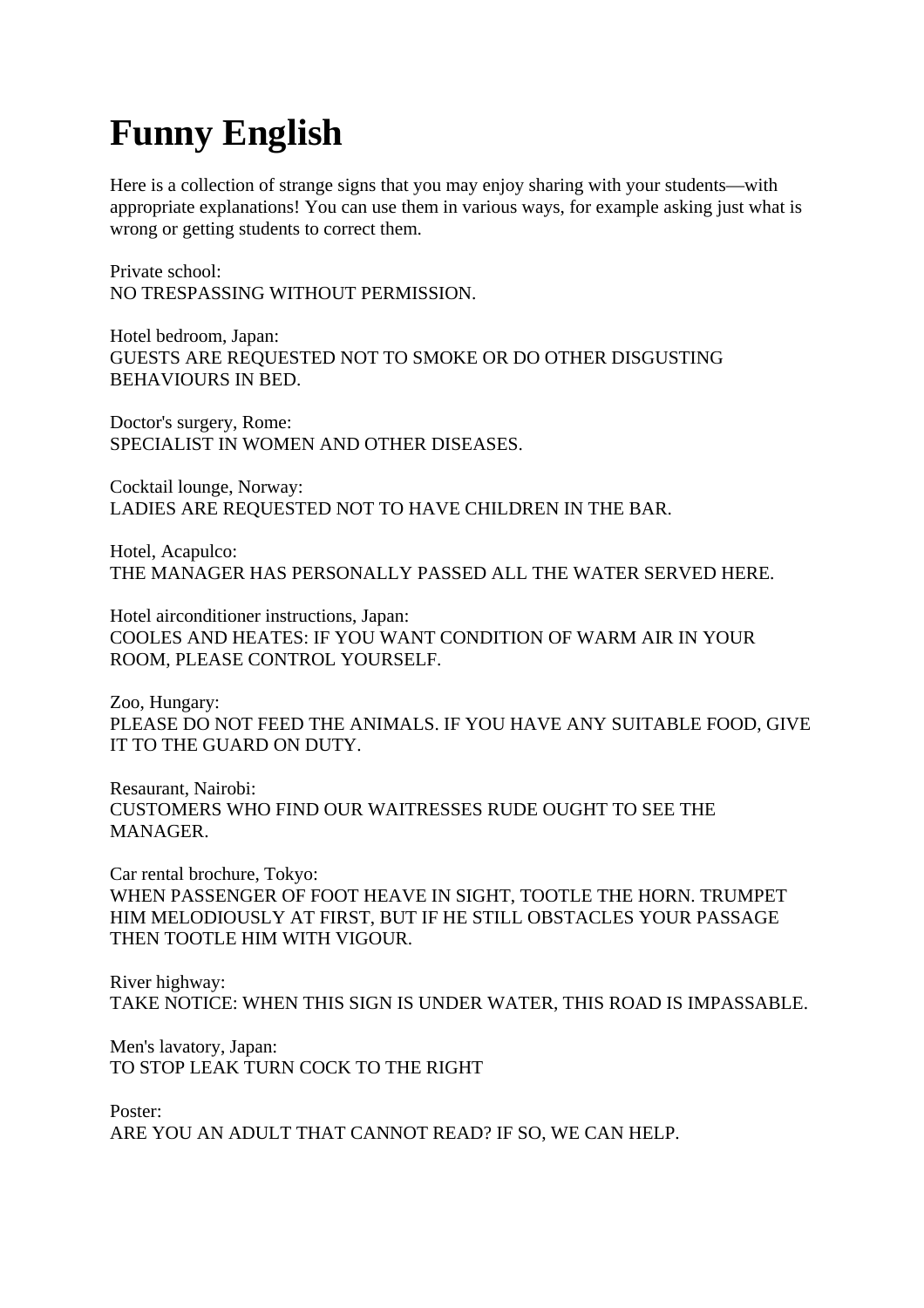Restaurant: OPEN SEVEN DAYS A WEEK, AND WEEKENDS TOO.

Automatic hand dryer in public lavatory: DO NOT ACTIVATE WITH WET HANDS.

Maternity ward: NO CHILDREN ALLOWED.

**Cemetery** PERSONS ARE PROHIBITED FROM PICKING FLOWERS FROM ANY BUT THEIR OWN GRAVES.

Restaurant menu, Switzerland: OUR WINES LEAVE YOU NOTHING TO HOPE FOR.

Bar, Tokyo: SPECIAL COCKTAILS FOR THE LADIES WITH NUTS.

Temple, Bangkok: IT IS FORBIDDEN TO ENTER A WOMAN EVEN A FOREIGNER IF DRESSED AS A **MAN** 

Japanese public bath: FOREIGN GUESTS ARE REQUESTED NOT TO PULL COCK IN TUB.

Hotel bedroom, Thailand: PLEASE DO NOT BRING SOLICITORS INTO YOUR ROOM.

Hotel brochure, Italy: THIS HOTEL IS RENOWNED FOR ITS PEACE AND SOLITUDE. IN FACT, CROWDS FROM ALL OVER THE WORLD FLOCK HERE TO ENJOY ITS SOLITUDE.

Hotel bedroom, Japan: YOU ARE INVITED TO TAKE ADVANTAGE OF THE CHAMBERMAID.

Hotel, Yugoslavia: THE FLATTENING OF UNDERWEAR WITH PLEASURE IS THE JOB OF THE CHAMBERMAID.

Hotel lobby, Bucharest: THE LIFT IS BEING FIXED FOR THE NEXT DAY. DURING THAT TIME WE REGRET THAT YOU WILL BE UNBEARABLE.

Supermarket, Hong Kong: FOR YOUR CONVENIENCE, WE RECOMMEND COURTEOUS, EFFICIENT SELF-SERVICE.

Hotel, Moscow (opposite Russian Orthodox monastery): YOU ARE WELCOME TO VISIT THE CEMETERY WHERE FAMOUS RUSSIAN AND